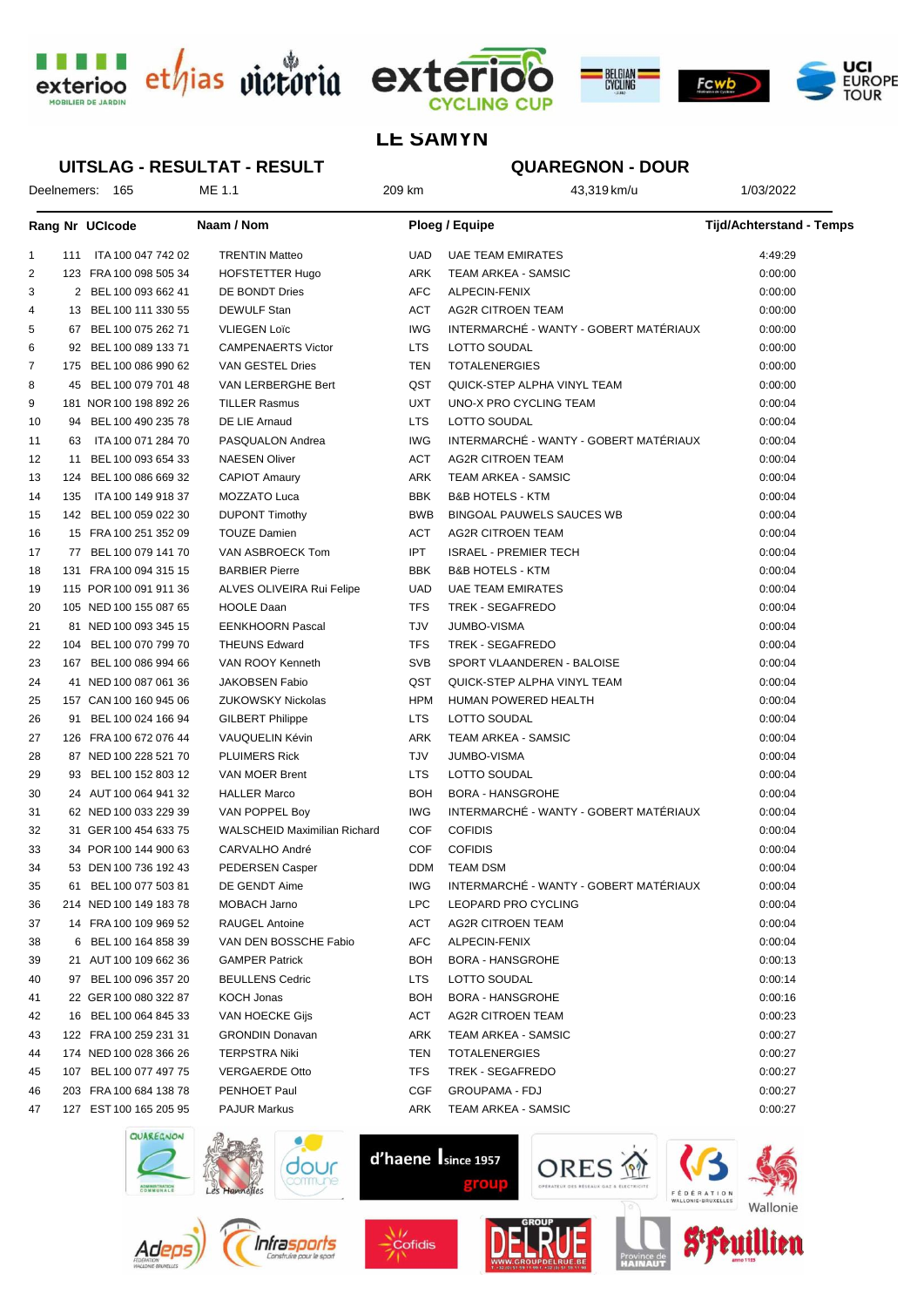





### **LE SAMYN**

#### **UITSLAG - RESULTAT - RESULT**

# **QUAREGNON - DOUR**

Deelnemers: 165 ME 1.1 209 km 43,319 km/u 43,319 km/u 1/03/2022

|    |     | <b>Rang Nr UCIcode</b> | Naam / Nom                    |            | <b>Ploeg / Equipe</b>                    | <b>Tijd/Achterstand - Temps</b> |
|----|-----|------------------------|-------------------------------|------------|------------------------------------------|---------------------------------|
| 48 |     | 121 BEL 100 086 691 54 | DECLERCQ Benjamin             | ARK        | <b>TEAM ARKEA - SAMSIC</b>               | 0:00:27                         |
| 49 | 43  | BEL 100 054 306 67     | <b>STEELS Stijn</b>           | QST        | QUICK-STEP ALPHA VINYL TEAM              | 0:00:30                         |
| 50 | 205 | NZL 100 221 617 53     | <b>PITHIE Laurence</b>        | <b>CGF</b> | <b>GROUPAMA - FDJ</b>                    | 0:00:43                         |
| 51 |     | 183 NOR 100 088 496 16 | <b>RESELL Erik Nordsaeter</b> | UXT        | UNO-X PRO CYCLING TEAM                   | 0:00:43                         |
| 52 |     | 163 BEL 100 150 066 88 | DE PESTEL Sander              | <b>SVB</b> | SPORT VLAANDEREN - BALOISE               | 0:00:46                         |
| 53 | 66  | BEL 100 045 720 17     | VAN MELSEN Kevin              | <b>IWG</b> | INTERMARCHÉ - WANTY - GOBERT MATÉRIAUX   | 0:00:46                         |
| 54 |     | 185 NOR 100 798 903 92 | JOHANNESSEN Tobias Halland    | UXT        | UNO-X PRO CYCLING TEAM                   | 0:00:46                         |
| 55 |     | 182 NOR 100 096 472 38 | <b>SKAARSETH Anders</b>       | UXT        | UNO-X PRO CYCLING TEAM                   | 0:00:48                         |
| 56 |     | 65 NED 100 072 971 11  | VAN DER HOORN Taco            | <b>IWG</b> | INTERMARCHÉ - WANTY - GOBERT MATÉRIAUX   | 0:00:53                         |
| 57 |     | 146 BEL 100 110 158 47 | <b>REX Laurenz</b>            | <b>BWB</b> | <b>BINGOAL PAUWELS SAUCES WB</b>         | 0:00:53                         |
| 58 |     | 84 NED 100 233 371 70  | VAN BELLE Loe                 | TJV        | <b>JUMBO-VISMA</b>                       | 0:01:23                         |
| 59 |     | 134 FRA 100 075 840 67 | <b>JAUREGUI Quentin</b>       | <b>BBK</b> | <b>B&amp;B HOTELS - KTM</b>              | 0:01:23                         |
| 60 |     | 114 NOR 100 065 353 56 | <b>LAENGEN Vegard Stake</b>   | UAD        | <b>UAE TEAM EMIRATES</b>                 | 0:01:23                         |
| 61 |     | 162 BEL 100 097 686 88 | <b>COLMAN Alex</b>            | <b>SVB</b> | SPORT VLAANDEREN - BALOISE               | 0:01:33                         |
| 62 |     | 113 RSA 100 086 738 04 | GIBBONS Ryan                  | UAD        | <b>UAE TEAM EMIRATES</b>                 | 0:01:58                         |
| 63 |     | 166 BEL 100 156 896 31 | <b>MARIT Arne</b>             | <b>SVB</b> | SPORT VLAANDEREN - BALOISE               | 0:02:14                         |
| 64 | 73. | ITA 100 303 424 89     | <b>FRIGO Marco</b>            | <b>IPT</b> | <b>ISRAEL - PREMIER TECH</b>             | 0:02:19                         |
| 65 |     | 1 BEL 100 070 962 39   | <b>MERLIER Tim</b>            | AFC        | ALPECIN-FENIX                            | 0:02:19                         |
| 66 |     | 42 CZE 100 075 232 41  | ČERNÝ Josef                   | QST        | QUICK-STEP ALPHA VINYL TEAM              | 0:02:32                         |
| 67 |     | 176 FRA 100 069 170 90 | <b>SOUPE Geoffrey</b>         | TEN        | <b>TOTALENERGIES</b>                     | 0:02:39                         |
| 68 |     | 207 GBR 100 238 678 42 | <b>WATSON Samuel</b>          | <b>CGF</b> | <b>GROUPAMA - FDJ</b>                    | 0:02:39                         |
| 69 |     | 44 GER 100 092 315 52  | <b>STEIMLE Jannik</b>         | QST        | QUICK-STEP ALPHA VINYL TEAM              | 0:02:39                         |
| 70 |     | 213 LUX 100 165 189 79 | <b>KLUCKERS Arthur</b>        | <b>LPC</b> | LEOPARD PRO CYCLING                      | 0:02:39                         |
| 71 |     | 55 CZE 100 467 185 17  | <b>BITTNER Pavel</b>          | <b>DDM</b> | <b>TEAM DSM</b>                          | 0:02:39                         |
| 72 |     | 244 LTU 100 045 898 01 | ŠIŠKEVIČIUS Evaldas           | GRL        | <b>GO SPORT - ROUBAIX LILLE MEROPOLE</b> | 0:02:39                         |
| 73 | 46  | BEL 100 155 126 07     | VAN TRICHT Stan               | QST        | QUICK-STEP ALPHA VINYL TEAM              | 0:02:39                         |
| 74 |     | 64 BEL 100 044 437 92  | PLANCKAERT Baptiste           | <b>IWG</b> | INTERMARCHÉ - WANTY - GOBERT MATÉRIAUX   | 0:02:39                         |
| 75 |     | 36 NED 100 058 402 89  | <b>KREDER Wesley</b>          | COF        | <b>COFIDIS</b>                           | 0:02:39                         |
| 76 |     | 5 BEL 100 111 275 00   | <b>PLANCKAERT Edward</b>      | AFC        | ALPECIN-FENIX                            | 0:02:39                         |
| 77 | 116 | ITA 100 086 981 53     | <b>TROIA Oliviero</b>         | <b>UAD</b> | <b>UAE TEAM EMIRATES</b>                 | 0:02:39                         |
| 78 |     | 57 NED 100 226 805 03  | VAN UDEN Casper               | <b>DDM</b> | <b>TEAM DSM</b>                          | 0:04:04                         |
| 79 |     | 95 BEL 100 075 246 55  | <b>FRISON Frederik</b>        | LTS        | <b>LOTTO SOUDAL</b>                      | 0:04:47                         |
| 80 |     | 147 BEL 100 086 385 39 | <b>ROBEET Ludovic</b>         | <b>BWB</b> | BINGOAL PAUWELS SAUCES WB                | 0:05:31                         |
| 81 |     | 184 DEN 100 068 833 44 | <b>HANSEN Lasse Norman</b>    | UXT        | <b>UNO-X PRO CYCLING TEAM</b>            | 0:05:31                         |
| 82 |     | 37 POL 100 096 400 63  | <b>SAJNOK Szymon</b>          | COF        | <b>COFIDIS</b>                           | 0:05:31                         |
| 83 |     | 106 LUX 100 066 796 44 | <b>KIRSCH Alex</b>            | TFS        | TREK - SEGAFREDO                         | 0:06:14                         |
| 84 |     | 161 BEL 100 162 235 35 | <b>BONNEU Kamiel</b>          | SVB        | SPORT VLAANDEREN - BALOISE               | 0:06:27                         |
| 85 |     | 82 NED 100 109 476 44  | <b>DEKKER David</b>           | TJV        | <b>JUMBO-VISMA</b>                       | 0:06:27                         |
| 86 |     | 152 CAN 100 765 678 41 | <b>COTE Pier Andre</b>        | <b>HPM</b> | HUMAN POWERED HEALTH                     | 0:06:47                         |
| 87 |     | 154 NOR 100 086 769 35 | <b>JENSEN August</b>          | HPM        | HUMAN POWERED HEALTH                     | 0:06:47                         |
| 88 |     | 47 GBR 100 238 213 62  | <b>VERNON Ethan</b>           | QST        | QUICK-STEP ALPHA VINYL TEAM              | 0:06:47                         |
| 89 |     | 96 BEL 100 109 460 28  | <b>VERMEERSCH Florian</b>     | LTS        | <b>LOTTO SOUDAL</b>                      | 0:07:36                         |
| 90 |     | 232 BEL 100 148 926 15 | <b>VERHOFSTADT Thibau</b>     | TIS        | TARTELETTO - ISOREX                      | 0:08:05                         |
| 91 |     | 165 BEL 100 152 815 24 | <b>HERREGODTS Rune</b>        | <b>SVB</b> | SPORT VLAANDEREN - BALOISE               | 0:08:05                         |
| 92 | 75  | ITA 100 157 227 71     | PUPPIO Antonio                | <b>IPT</b> | <b>ISRAEL - PREMIER TECH</b>             | 0:08:05                         |
| 93 |     | 4 BEL 100 100 909 13   | <b>LEYSEN Senne</b>           | AFC        | ALPECIN-FENIX                            | 0:08:05                         |
| 94 |     | 186 DEN 100 361 204 57 | <b>LEVY William</b>           | UXT        | UNO-X PRO CYCLING TEAM                   | 0:08:05                         |



Ade





d'haene Isince 1957





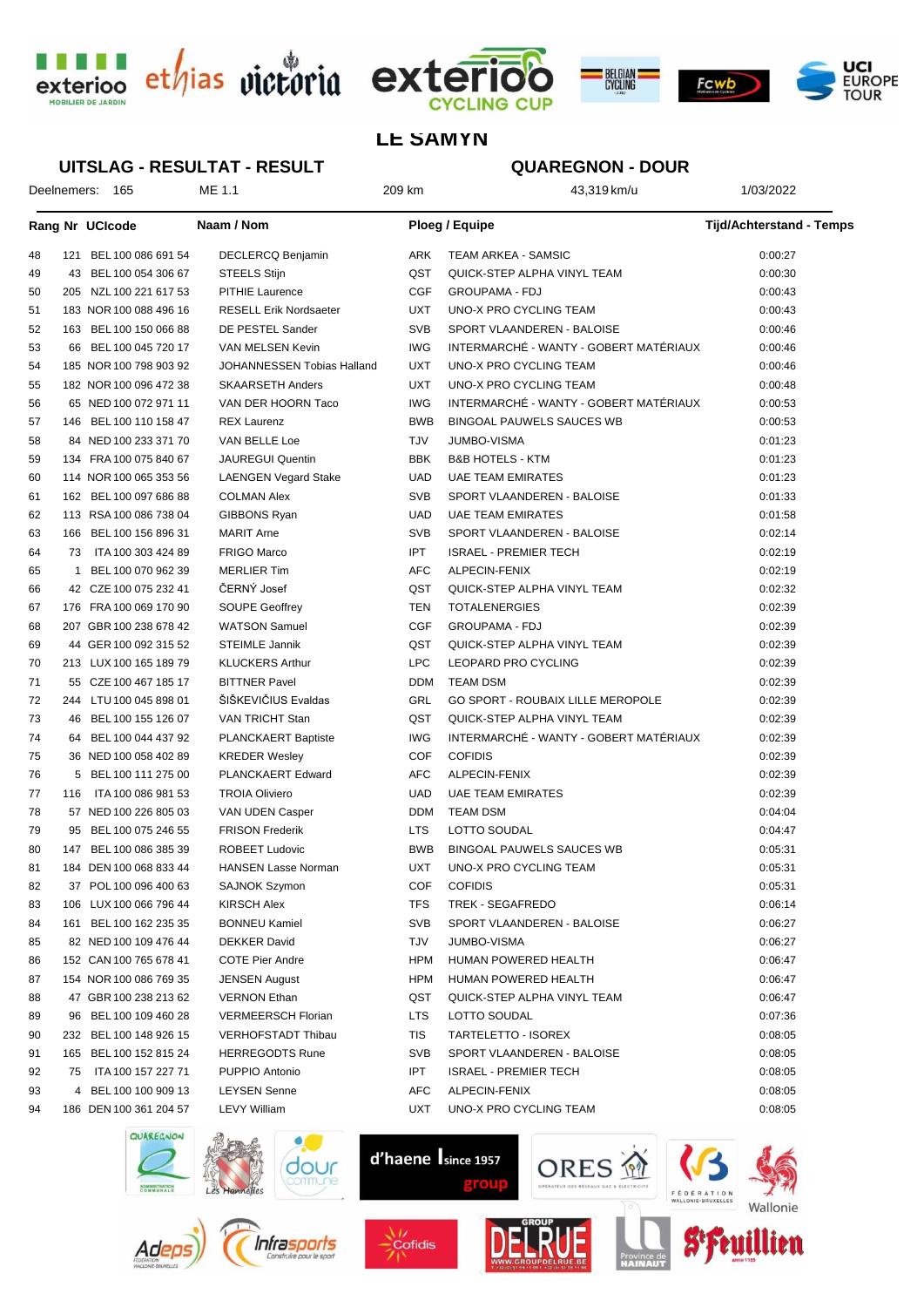





## **LE SAMYN**

#### UITSLAG - RESULTAT - RESULT

# **QUAREGNON - DOUR**

| Deelnemers: 165 |     |                                        | ME 1.1                        | 209 km         | 43,319 km/u                              | 1/03/2022                       |  |
|-----------------|-----|----------------------------------------|-------------------------------|----------------|------------------------------------------|---------------------------------|--|
|                 |     | Rang Nr UCIcode                        | Naam / Nom                    | Ploeg / Equipe |                                          | <b>Tijd/Achterstand - Temps</b> |  |
| 95              |     | 155 USA 100 078 953 76                 | JOYCE Colin                   | <b>HPM</b>     | HUMAN POWERED HEALTH                     | 0:08:05                         |  |
| 96              |     | 117 GER 100 101 867 01                 | <b>GROß Felix</b>             | UAD            | <b>UAE TEAM EMIRATES</b>                 | 0:08:05                         |  |
| 97              |     | 71 ISR 100 110 444 42                  | <b>EINHORN</b> Itamar         | <b>IPT</b>     | <b>ISRAEL - PREMIER TECH</b>             | 0:08:05                         |  |
| 98              |     | 17 FRA 100 072 160 73                  | <b>SARREAU Marc</b>           | ACT            | <b>AG2R CITROEN TEAM</b>                 | 0:08:05                         |  |
| 99              |     | 144 EST 100 140 159 75                 | <b>LAUK Karl Patrick</b>      | <b>BWB</b>     | BINGOAL PAUWELS SAUCES WB                | 0:08:05                         |  |
| 100             |     | 54 AUS 100 091 180 81                  | <b>WELSFORD Sam</b>           | <b>DDM</b>     | <b>TEAM DSM</b>                          | 0:08:05                         |  |
| 101             |     | 242 FRA 100 089 412 59                 | LEROUX Samuel                 | GRL            | <b>GO SPORT - ROUBAIX LILLE MEROPOLE</b> | 0:08:05                         |  |
| 102             |     | 143 LUX 100 091 276 80                 | <b>WIRTGEN Tom</b>            | <b>BWB</b>     | <b>BINGOAL PAUWELS SAUCES WB</b>         | 0:08:05                         |  |
| 103             |     | 153 CAN 100 086 690 53                 | DE VOS Adam                   | <b>HPM</b>     | HUMAN POWERED HEALTH                     | 0:08:05                         |  |
| 104             |     | 85 NED 100 227 001 05                  | <b>BOVEN Lars</b>             | TJV            | <b>JUMBO-VISMA</b>                       | 0:08:05                         |  |
| 105             |     | 3 BEL 10 064 941 27                    | <b>DEHAIRS Simon</b>          | AFC            | ALPECIN-FENIX                            | 0:08:55                         |  |
| 106             |     | 224 BEL 100 138 703 74                 | <b>WILLEMS Thimo</b>          | MCT            | MINERVA CYCLING TEAM                     | 0:08:55                         |  |
| 107             |     | 72 BEL 100 086 633 93                  | <b>BIERMANS Jenthe</b>        | <b>IPT</b>     | <b>ISRAEL - PREMIER TECH</b>             | 0:08:55                         |  |
| 108             |     | 237 BEL 100 138 973 53                 | DE POORTER Maxime             | TIS            | TARTELETTO - ISOREX                      | 0:08:55                         |  |
| 109             |     | 227 BEL 100 164 659 34                 | SAVER Kasper                  | MCT            | MINERVA CYCLING TEAM                     | 0:08:55                         |  |
| 110             |     | 235 BEL 100 152 927 39                 | <b>DEMEYERE</b> Torsten       | TIS            | TARTELETTO - ISOREX                      | 0:08:55                         |  |
| 111             |     | 164 BEL 100 099 911 82                 | <b>GHYS Robbe</b>             | <b>SVB</b>     | SPORT VLAANDEREN - BALOISE               | 0:08:55                         |  |
| 112             |     | 145 BEL 100 100 912 16                 | <b>MENTEN Milan</b>           | <b>BWB</b>     | BINGOAL PAUWELS SAUCES WB                | 0:08:59                         |  |
| 113             |     | 101 LAT100 075 275 84                  | <b>LIEPINS Emils</b>          | TFS            | TREK - SEGAFREDO                         | 0:14:39                         |  |
| 114             |     | 222 BEL 100 098 765 03                 | <b>BORRA Gilles</b>           | MCT            | MINERVA CYCLING TEAM                     | 0:14:39                         |  |
| 115             |     | 204 GBR 100 531 926 59                 | PIDCOCK Joseph                | <b>CGF</b>     | <b>GROUPAMA - FDJ</b>                    | 0:15:40                         |  |
| 141             |     | 225 BEL 100 107 798 15                 | D'HEYGERE Gil                 | MCT            | MINERVA CYCLING TEAM                     | 0:15:40                         |  |
|                 |     | Non partants / Niet vertrokken / DNS : |                               |                |                                          |                                 |  |
|                 |     | 233 NOR 100 150 063 85                 | <b>WOLD Marius</b>            | TIS            | TARTELETTO - ISOREX                      |                                 |  |
|                 |     | Abbandons / Opgaves / DNF:             |                               |                |                                          |                                 |  |
|                 |     | 7 BEL 100 061 458 41                   | VAN KEIRSBULCK Guillaume      | AFC            | ALPECIN-FENIX                            |                                 |  |
|                 |     | 23 EST 100 089 424 71                  | <b>LAAS Martin</b>            | <b>BOH</b>     | <b>BORA - HANSGROHE</b>                  |                                 |  |
|                 |     | 25 AUT 100 070 623 88                  | PÖSTLBERGER Lukas             | BOH            | <b>BORA - HANSGROHE</b>                  |                                 |  |
|                 |     | 26 NED 100 149 186 81                  | <b>SCHELLING Ide</b>          | BOH            | <b>BORA - HANSGROHE</b>                  |                                 |  |
|                 |     | 33 BEL 100 064 272 42                  | <b>VANBILSEN Kenneth</b>      | COF            | <b>COFIDIS</b>                           |                                 |  |
|                 |     | 35 FRA 100 097 699 04                  | <b>FINE Eddy</b>              | COF            | <b>COFIDIS</b>                           |                                 |  |
|                 |     | 51 GER 100 364 300 49                  | <b>MAYRHOFER Marius</b>       | <b>DDM</b>     | TEAM DSM                                 |                                 |  |
|                 |     | 52 NED 100 156 853 85                  | <b>NABERMAN Tim</b>           | <b>DDM</b>     | <b>TEAM DSM</b>                          |                                 |  |
|                 |     | 56 NED 100 227 064 68                  | <b>LEIJNSE Enzo</b>           | <b>DDM</b>     | <b>TEAM DSM</b>                          |                                 |  |
|                 | 74  | ISR 100 086 829 95                     | <b>SAGIV Guy</b>              | IPT            | <b>ISRAEL - PREMIER TECH</b>             |                                 |  |
|                 |     | 83 GER 100 364 641 02                  | <b>HEßMANN Michel</b>         | TJV            | <b>JUMBO-VISMA</b>                       |                                 |  |
|                 |     | 86 NED 100 227 057 61                  | <b>GELEIJN Owen</b>           | TJV            | <b>JUMBO-VISMA</b>                       |                                 |  |
|                 | 102 | ITA 100 091 890 15                     | <b>MOSCHETTI Matteo</b>       | TFS            | <b>TREK - SEGAFREDO</b>                  |                                 |  |
|                 |     | 103 ESP 100 157 694 53                 | <b>BRUSTENGA MASAGUE Marc</b> | TFS            | <b>TREK - SEGAFREDO</b>                  |                                 |  |
|                 |     | 132 BEL 100 048 194 66                 | <b>DEBUSSCHERE Jens</b>       | BBK            | <b>B&amp;B HOTELS - KTM</b>              |                                 |  |
|                 |     | 133 FRA 100 064 885 73                 | <b>MORICE Julien</b>          | BBK            | <b>B&amp;B HOTELS - KTM</b>              |                                 |  |
|                 |     | 136 CAN 100 517 303 83                 | PARISELLA Raphael             | BBK            | <b>B&amp;B HOTELS - KTM</b>              |                                 |  |
|                 | 141 | POL 100 109 575 46                     | <b>ANIOLKOWSKI Stanislaw</b>  | <b>BWB</b>     | BINGOAL PAUWELS SAUCES WB                |                                 |  |
|                 |     | 156 NED 100 232 847 31                 | <b>KRUL Wessel</b>            | HPM            | HUMAN POWERED HEALTH                     |                                 |  |
|                 |     | 171 GBR 100 086 813 79                 | <b>LAWLESS Christopher</b>    | TEN            | <b>TOTALENERGIES</b>                     |                                 |  |
|                 |     | 172 FRA 100 072 162 75                 | <b>MANZIN Lorrenzo</b>        | TEN            | <b>TOTALENERGIES</b>                     |                                 |  |
|                 |     | 173 SVK 100 045 727 24                 | SAGAN Juraj                   | TEN            | <b>TOTALENERGIES</b>                     |                                 |  |



Ad



 $\frac{1}{2}$ Cofidis





llien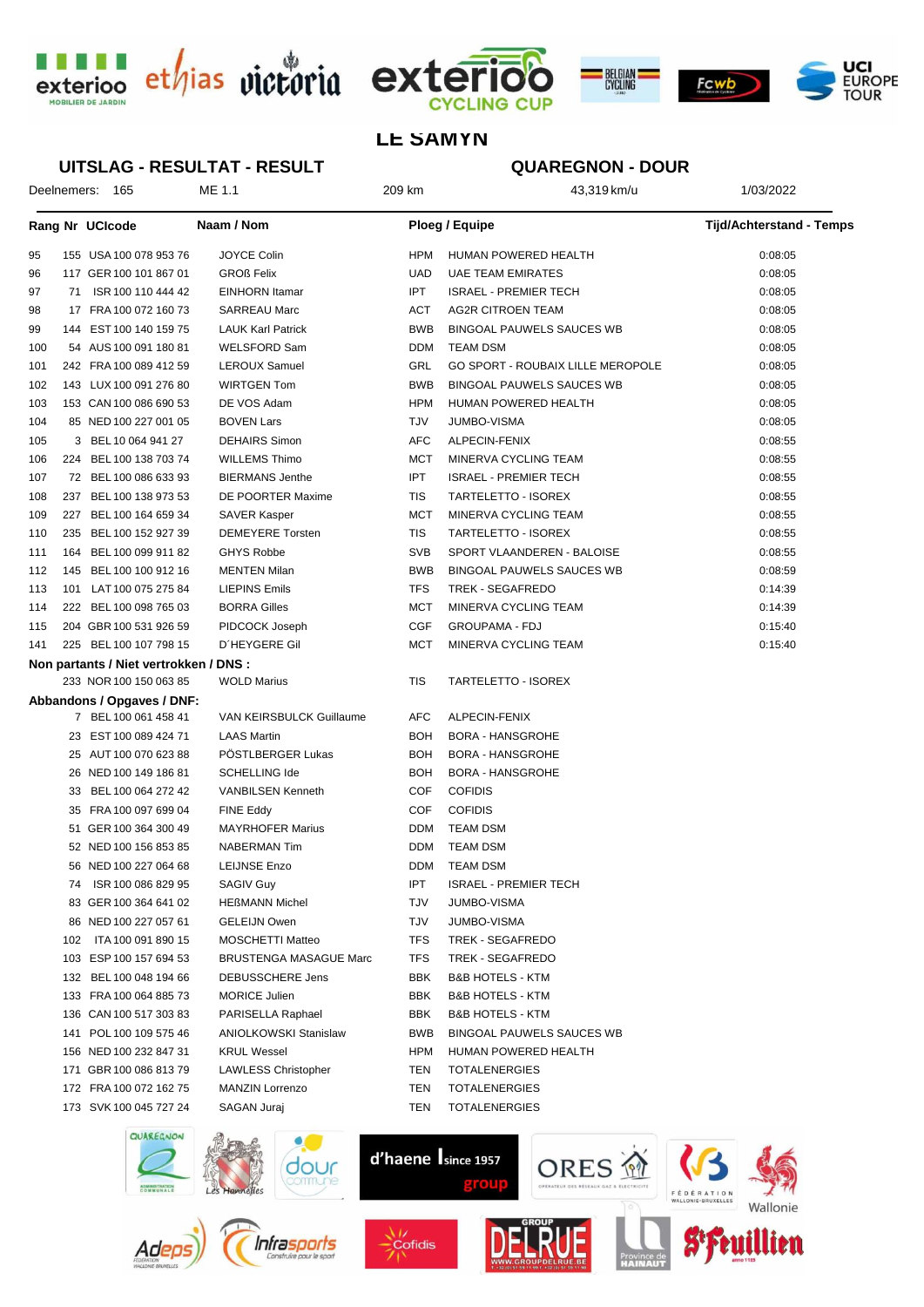





Opgaven / Abandons: 49

# **LE SAMYN**

**UITSLAG - RESULTAT - RESULT QUAREGNON - DOUR** Deelnemers: 165  $MF$  1 1 209 km 43.319 km/u 1/03/2022 Rang Nr UCIcode Naam / Nom Ploeg / Equipe **Tijd/Achterstand - Temps** 187 NOR 100 086 594 54 ABRAHAMSEN Jonas **IIXT LINO-X PRO CYCLING TEAM** 191 BEL 100 649 785 63 BOONS Jente **RCY** BEAT CYCLING 192 BEL 100 136 136 29 **BOUTS Jordy BEAT CYCLING BCY** 193 NED 100 107 355 57 **BURGER Sven BCY BEAT CYCLING** 194 NED 100 157 916 81 **DAEMEN Stiin** BEAT CYCLING **BCY** 195 NED 100 069 004 21 **BÜCHLI Matthijs BCY BEAT CYCLING** 196 NED 100 155 088 66 **HOPPEZAK Vincent BCY BEAT CYCLING** 197 NED 100 548 348 88 DISSEL Bram **BCY BEAT CYCLING** ÄRM Rait **GROUPAMA - FDJ** 201 EST 100 348 136 84 CGE 202 FRA 100 739 450 03 PALENI Enzo CGF **GROUPAMA - FDJ** PLOWRIGHT Jensen 206 AUS 100 553 481 80 CGF **GROUPAMA - FDJ** 211 11JX 100 097 485 81 **HEIDERSCHEID Colin** LEOPARD PRO CYCLING LPC 212 GER 100 157 665 24 **HODAPP Johannes** LPC LEOPARD PRO CYCLING 215 GER 100 508 655 68 **TEUTENBERG Tim Torn** LPC LEOPARD PRO CYCLING 216 FRA 100 681 726 91 **COQUERET Louis LPC** LEOPARD PRO CYCLING **WOLF Justin** 217 GER 100 077 543 24 **LPC LEOPARD PRO CYCLING** 221 BEL 100 086 288 39 JOSEPH Thomas  $MCT$ MINERVA CYCLING TEAM 223 BEL 100 097 477 73 MUSEEUW Stefano MINERVA CYCLING TEAM **MCT** 226 BEL 100 161 395 68 **CAETHOVEN Kenneth** MINERVA CYCLING TEAM **MCT** 231 BEL 100 046 449 67 VANOVERSCHELDE Kobe TARTELETTO - ISOREX **TIS** 234 BEL 100 154 215 66 **I FMMENS Sander TIS** TARTELETTO - ISOREX 236 BEL 100 086 379 33 VAN DE KERKHOVE Brent **TIS TARTELETTO - ISOREX** 241 FRA 100 079 000 26 **BOUDAT Thomas** GRL **GO SPORT - ROUBAIX LILLE MEROPOLE** 243 ERA 100 254 145 86 MAINGHENALID Tom GRI GO SPORT - ROUBAIX LILLE MEROPOLE 245 FRA 100 159 070 71 **TABELLION Valentin GRI** GO SPORT - ROUBAIX LILLE MEROPOLE 246 EST 100 094 985 06 **VAHTRA Norman** GRI **GO SPORT - ROUBAIX LILLE MEROPOLE** 

```
Gestart / Partants:
                       165
Niet gestart / Non partants :
```
 $\overline{1}$ 

Aangekomen / Arrivés :

Buiten tijd / Hors delai :

116

 $\Omega$